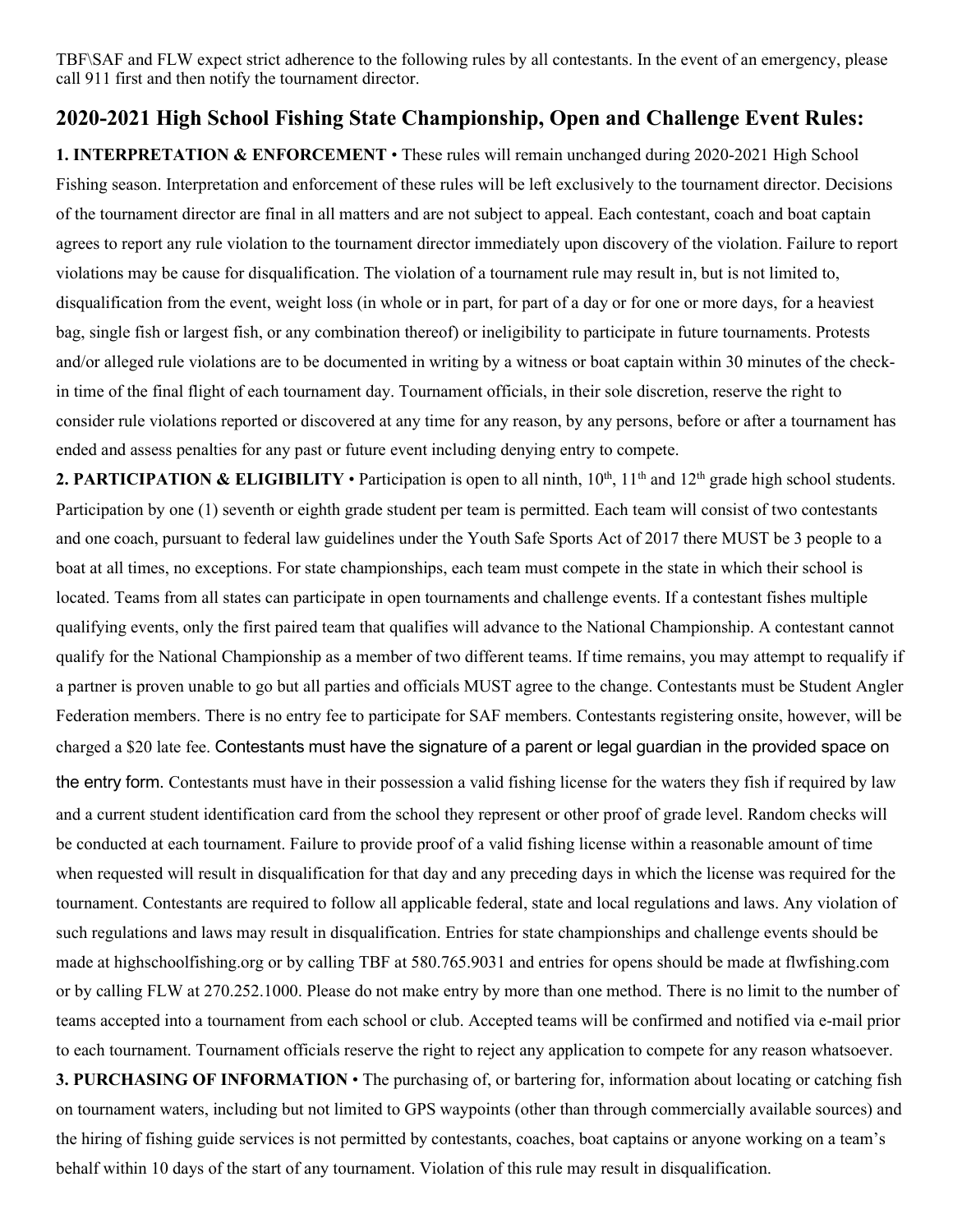**4. OFF-LIMITS, PRACTICE & COMPETITION** • There is no practice period or off-limits period prior to the start of onsite registration. There are, however, specific rules defined below that govern practice within 10 days of each tournament. Contestants, coaches and boat captains may be on tournament waters until the start of onsite registration. Contestants, coaches and boat captains may not enter tournament waters to locate bass or potential fishing waters or sightsee after the start of onsite registration except during tournament hours. Testing equipment on tournament waters after the start of onsite registration is permitted only with prior approval from the tournament director. Within 10 days of the tournament no contestant, coach or boat captain may practice with, hire, barter for, or engage in services with, for the purposes of locating or catching bass on the tournament waters, any person who has been a bass guide for hire on the tournament waters within the last 12 months unless such person is the parent or documented permanent legal guardian of a contestant on a team in the event. Written proof of permanent legal guardianship to the satisfaction of tournament officials may be required. Within 10 days of the tournament contestants may only practice with their teammate that is confirmed in the tournament, their coach, their boat captain or an immediate family member (mother, father, brother, sister or grandparent) who also meets the above criteria concerning guides or be a registered active participant in a another TBF or FLW sanctioned event during this time frame. Nobody else, except a media representative or official approved by the tournament director, is allowed in the boat. Within 10 days of the tournament and extending through competition, contestants, coaches and boat captains may not solicit and/or receive information about locating or catching fish on tournament waters from anyone except contestants, coaches and boat captains confirmed in the tournament and through publicly available sources (quasi-public websites, blogs and/or social media pages, including but not limited to Facebook, Instagram, Snapchat and Periscope, set up for the specific purpose of sharing information with individuals or a small group of individuals are not publicly available sources). Within 10 days of the tournament and extending through competition, contestants, coaches and boat captains may not follow a noncontestant's boat or participate in the placing of markers, brush or other physical fish attractors by noncontestants or the practice of "hole sitting" by anyone. During competition days, contestants, coaches and boat captains may not place brush or other physical fish attractors, including chum of any kind, in tournament waters. Flights over tournament waters, including drones, are not permitted on competition days. Violation of this rule may result in disqualification.

**5. REGISTRATION & PRETOURNAMENT MEETING** • Unless prior approval is received from tournament officials, both contestants comprising a team and their coach or boat captain must register and check-in at the designated registration site at the times listed in the tournament confirmation. Contestants and/or coaches or boat captains who fail to notify the tournament director and are more than 15 minutes late for registration check-in may not be entered in the tournament. It is mandatory that all contestants and their coaches or boat captains attend the pretournament meeting at the time and place set forth in the tournament confirmation unless prior approval is received from the tournament director. Contestants and/or coaches or boat captains not present for the pretournament meeting may not be entered in the tournament.

**6. BOAT ASSIGNMENTS** • Takeoff order (boat number) is determined by tournament officials (most events are random draw. Some events may be based on date and time of entry). Onsite entries may receive the last available boat numbers. Each team must be accompanied on the water by a coach who will supply a boat but is not permitted to fish.

**7. SAFETY** • Safe boating must be observed at all times. Each contestant, coach and boat captain on the water is required to wear a fastened U.S. Coast Guard-approved chest-type personal flotation device anytime the combustion engine is running from boat check until weigh-in each day of the tournament. All boats must be equipped with an emergency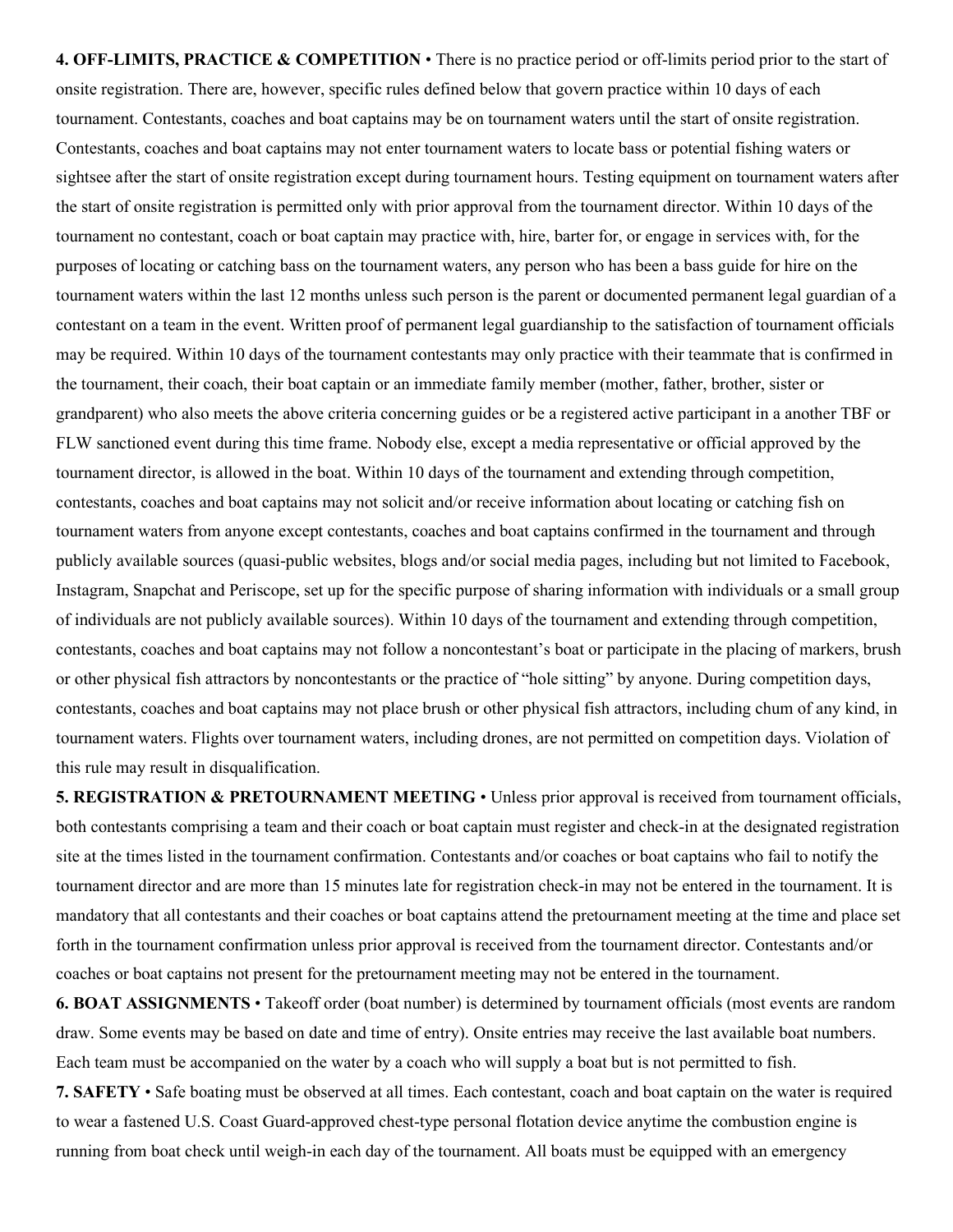ignition-shutoff device that must be securely attached to the driver's body whenever the combustion engine is running. All persons in a tournament boat shall remain seated in a manufacturer-recommended on-plane seating location with a driver behind the steering wheel or at the tiller in full control of the boat whenever it is on plane or the combustion engine is running and in gear. Sitting on pedestal seats while the combustion engine is in operation and in gear is not permitted. Contestants are not permitted to drive the boat when the combustion engine is running. Safe boat conduct must be observed at all times by contestants, coaches and boat captains. At the discretion of the tournament director, tournament days may be shortened, postponed or canceled due to unsafe weather or water conditions. Contestants, coaches and boat captains may leave their boat and seek shelter in bad weather or when danger is eminent. Violation of this rule may result in disqualification.

**8. SPORTSMANSHIP** • All contestants, coaches and boat captains are required to follow high standards of sportsmanship, courtesy and conservation and to conduct themselves in a manner that will be a credit to themselves, TBF, SAF, FLW, tournaments sponsors, the school the team is representing, the sport of fishing, and our combined efforts to promote the sport. Conduct not complying with these standards includes, but is not limited to, the following:

- Violation of, or failure to comply with, any of the rules for the 2020-2021 High School Fishing season.
- Consumption and/or possession of alcoholic beverages or any kind of mind-altering substance during registration, the pretournament meeting or during tournament hours extending through the weigh-in procedure.
- Abuse of, or addiction to, mind-altering substances.
- Conviction of a felony within the past 36 months.
- Suspension/disqualification, probation or ban from any tournament or fishing organization.
- Boat operation in an unsafe or unsportsmanlike manner.
- Publicly criticizing or questioning the integrity of TBF/SAF or FLW or their officials, including but not limited to any rules, policies and procedures.
- Dissemination of disparaging content or content that one should reasonably know would harm the reputation of TBF/SAF and\or FLW companies, officials and sponsors.
- Any other words, conduct or actions reflecting unfavorably upon efforts to promote safety, sportsmanship, fair competition and compliance with tournament rules, or which fail to comply with the standards set forth in the first sentence of paragraph 8.

In case of any conduct not complying with the standards outlined above, tournament officials have the right to refuse an application to compete, to deny a confirmed application to compete, to disqualify a contestant or impose any penalty outlined herein.

**9. BOAT OPERATION** • Coaches will supply and drive boats for their teams or arrange boat captains to supply and drive boats for their teams. To qualify as a coach or boat captain, the person or persons accompanying a team must be at least 19 years old and reside in the same state as the students comprising the team or be an immediate family member (mother, father, brother, sister or grandparent) that is at least 19 years old regardless of residence. For students living near state boarders, coaches or boat captains may reside in a neighboring state so long as they reside within 60 miles of one of the students comprising the team. In the event of boat or engine failure after a team is onsite for a tournament, the tournament director may, at his sole discretion, arrange for a volunteer boat captain to assist a team. Bass guides who operate or have operated for hire at any time during the previous 12 months from the tournament date on the designated tournament waters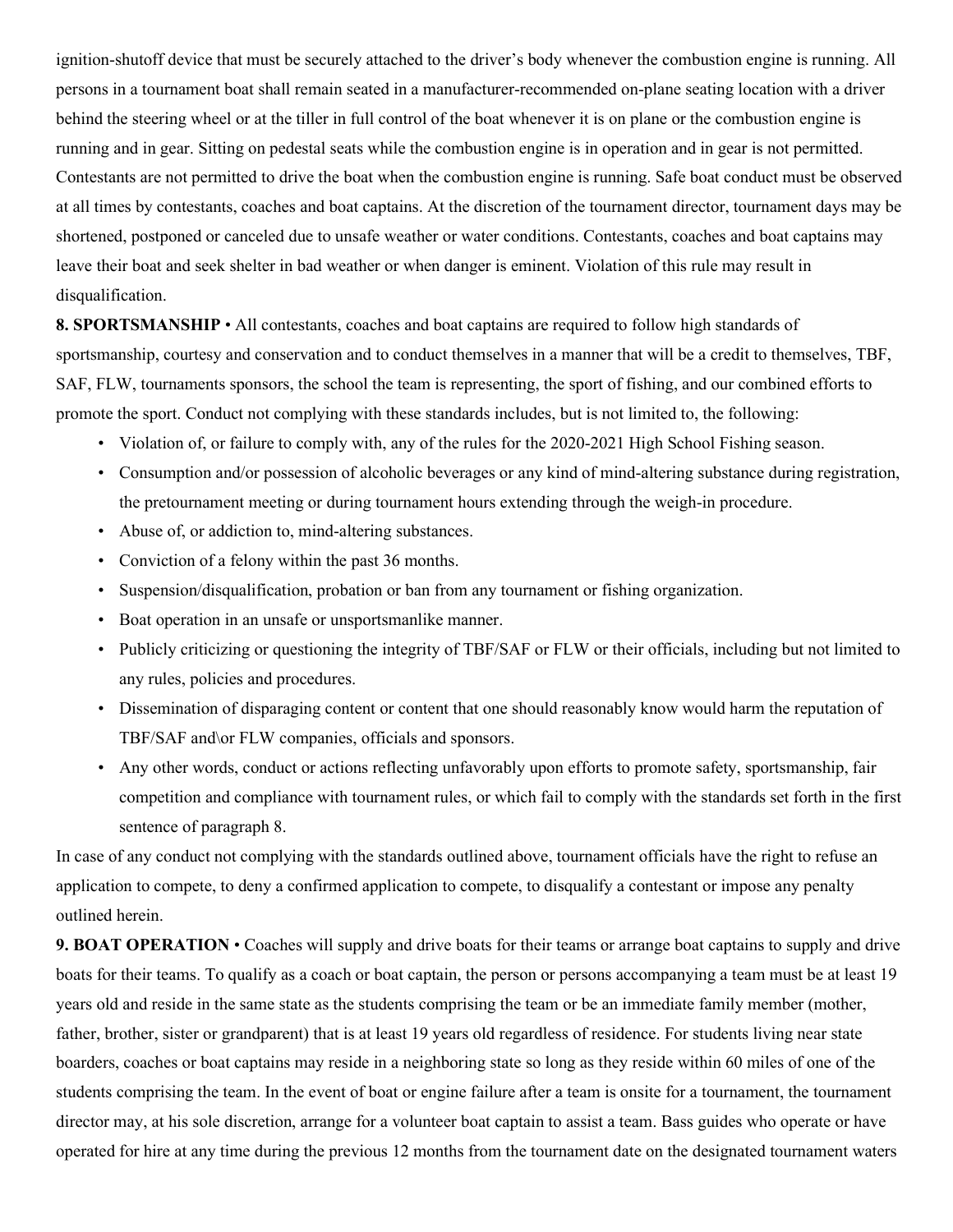are not permitted as coaches or boat captains unless they are the parent or documented permanent legal guardian of one of the contestants on a team in the event. Written proof of permanent legal guardianship to the satisfaction of the tournament director may be required. The use of a guide as defined above will result in disqualification. Contestants may operate the trolling motor. Coaches and boat captains may provide assistance, including information about locating and catching fish, but are not permitted to fish on competition days. Contestants, coaches and boat captains may not use mobile communication devices, including but not limited to, cell phones, tablets, marine radios, walkie-talkies, CBs, etc., to communicate with anyone about locating or catching fish on tournament waters during tournament hours. Mobile communication devices may be used during tournament hours to communicate with lockmasters about locking, or to communicate with designated tournament officials. Contestants, coaches and boat captains may use smart phones and/or tablets during tournament hours for GPS, mapping, weather, power generation, barge traffic updates, tidal charts, personal fishing notes and related data. At no time during tournament hours may contestants, coaches and boat captains read or discuss social media posts from other contestants. If a special circumstance arises that inhibits a contestant's ability to compete, the tournament director may allow the contestant to withdraw from competition and maintain the weight caught to that point.

**10. BOAT & HORSEPOWER REGULATION** • All boats must be propeller-driven and a minimum of 16 feet in length. No barges or similarly cumbersome craft will be permitted without review and permission by the tournament director, normally fishing "type" pontoon boats can be allowed (with approval for that specific event) and if they meet all other requirements). Each boat must have all required U.S. Coast Guard safety equipment. Boats must contain a properly aerated livewell space to maintain alive a limit catch of bass. Maximum horsepower for all outboards used in tournament competition shall not exceed the horsepower capacity set forth on the "Maximum Capacities" placard described below. Each boat must have a clearly legible "Maximum Capacities" (or comparably titled) placard that includes a maximum horsepower rating affixed to the boat by the manufacturer. The horsepower of the outboard engine must not exceed the maximum horsepower capacity specified on this placard. By signing the entry form, contestants, coaches and boat captains agree to submit their boat and/or motor to an inspection by tournament officials. Falsifying information on entry forms or altering the horsepower numbers on the motor or rating placard will be cause for disqualification from the tournament and may result in ineligibility to compete in future High School Fishing tournaments. Fishing platforms must be factoryinstalled equipment. No portable platforms may be used in tournament competition. Fuel may be carried only in factoryinstalled (built-in) fuel tanks or auxiliary fuel tanks that are securely strapped or otherwise fastened to the boat. Any additional fuel used during the tournament day must be purchased from a retail facility open to the public and pumped through a hose with a nozzle. The use of generators, other than solar or wind-powered generators, is prohibited in contestant boats during tournament hours.

**11. PERMITTED FISHING METHODS** • Fishing is defined as having a lure attached to a line and a rod and reel with the rod in hand. All bass must be caught alive in a conventional sporting manner. All lures must adhere to state regulations. Only artificial lures may be used, with the exception of pork trailers and biodegradable soft baits. Alabama rigs and similar umbrella-type rigs are limited to a maximum of five wires with a maximum of five spinners, five lures and three hooks (single or treble) unless state regulations are more restrictive, in which case state regulations prevail. Only ONE fishing rod may be used at a time. Trolling as a method of fishing is strictly prohibited. Trolling is defined as operating any combustion engine to extend a cast or lengthen a retrieve or using any mechanical propulsion device to move the boat as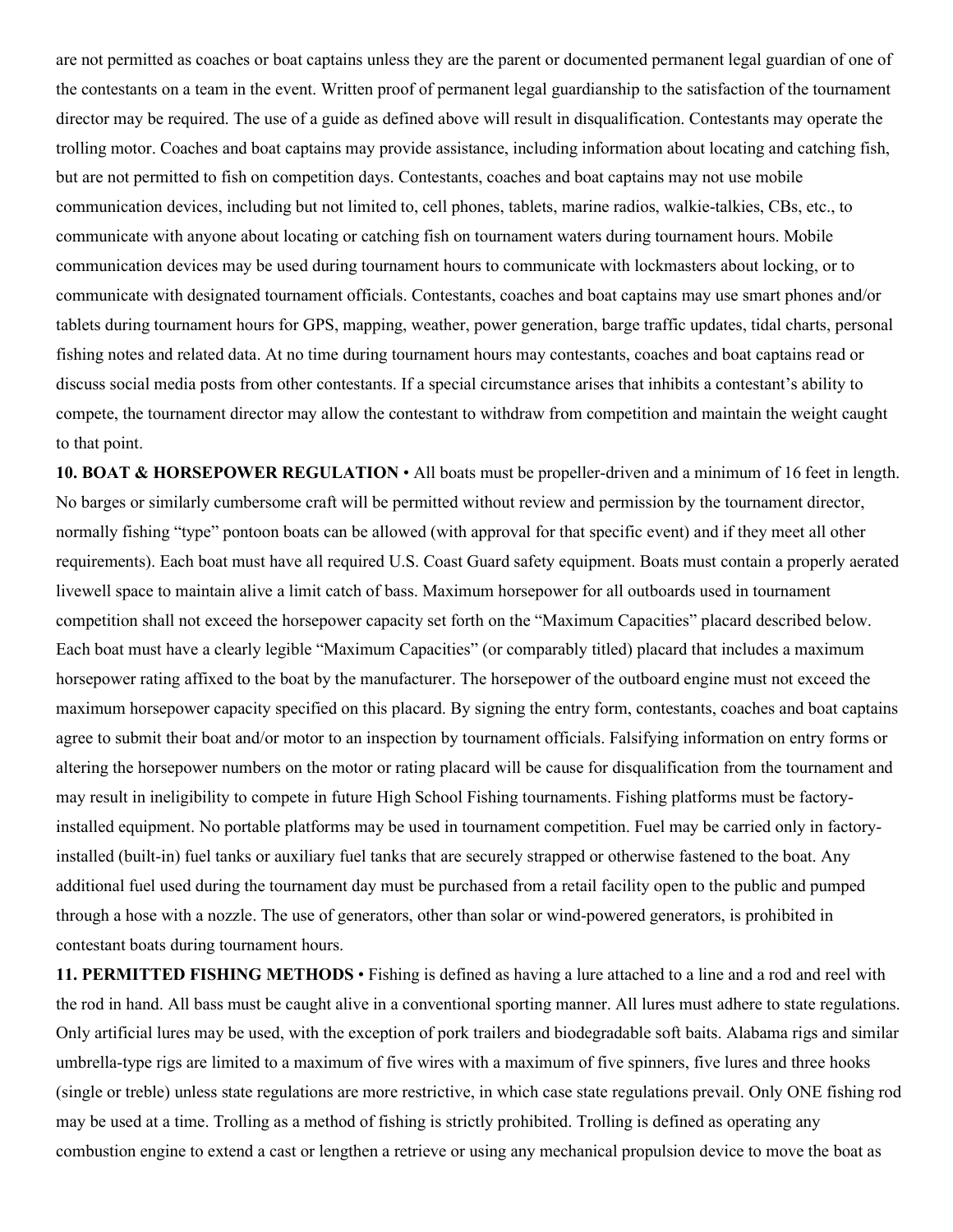the sole means of imparting action to the lure. All bass caught while sight-fishing must be hooked inside the mouth and immediately shown to your coach or boat captain for verification.

**12. PERMITTED FISHING LOCATIONS & BOUNDARIES** • Teams may fish anywhere on tournament waters within the boundaries defined by the tournament director that are available to the public and accessible by boat except areas designated as "off-limits," "no boats," "keep out," "restricted," "no trespassing" or "no fishing" (or similar language or markings intended to restrict public access) by tournament officials, commercial property owners and/or local, state or federal officials, or within 50 yards of a contestant's boat that was first anchored. An anchored boat is a boat held in a stable position by a line attached to a weight or by a Power-Pole, Talon or similar shallow water anchor with the trolling motor in the up position. All fishing must be conducted from the boat. At no time may a contestant leave the boat to land a fish or to make the boat more accessible to fishing waters. The cutting of trees, bushes and/or logs after the start of onsite registration and/or the removal of official commercial, local, state or federal barricades at any time to make an area more accessible by boat or gain access for fishing is strictly prohibited and may result in disqualification from the tournament. The use of cables, ropes, chains or any type of block and tackle system to maneuver a boat into fishing waters is strictly prohibited and will result in disqualification from the tournament. Teams must leave and return to the check-in by boat. The boat must remain in the tournament waters during the tournament day. No tournament boat may be loaded on a trailer before the team using the boat presents their catch for weigh-in, except with the permission of the tournament director. In the event of equipment failure or emergency, the tournament director must be notified as soon as it is safe to do so. There are then three permitted methods of returning to the check-in: (1) by both contestants remaining in their boat and being towed by water, (2) with permission from the tournament director, by one contestant entering the boat of another team or (3) both contestants entering a rescue boat so designated by the tournament director. Under these three conditions the team's catch may be counted without a penalty (except for late penalties, dead-fish penalties or other penalties pertaining to other tournament rules) provided each team's fish are adequately marked or separated so as to provide clear distinction of each catch to the tournament director. Teams that elect to return to the check-in by any other means than cited above will forfeit their day's catch to that point in time of the tournament day. Abandoning a boat and leaving it adrift without proper tie-off or anchoring after a mechanical failure may result in disqualification of that day's weight. Any team returning to the check-in point will be eligible to restart and resume competition under the supervision of the tournament director or his designated tournament official. It is the sole responsibility of teams to locate the tournament director to request a restart. Teams must remain together at all times and within sight of their coach or boat captain until check-in. The momentary condition of being out of sight of each other for restroom breaks is permitted. Violation of this rule may result in disqualification.

**13. CHECKPOINTS** • There will be only one checkpoint for boat check in the morning and one check-in point in the afternoon. Failure to go through boat check and checkout in the morning or failure to check in at the check-in point will result in disqualification. All fishing must cease upon check-in.

**14. LATE PENALTY** • Teams that are not at the designated afternoon checkpoint at the appointed time will be penalized 1 pound per minute, deducted from the total weight. Teams more than 15 minutes late will lose credit for that day's weight. **15. LIVE FISH** • Every effort must be made to keep bass alive through the use of a properly aerated livewell. Eight ounces will be deducted from the total weight for each dead bass presented for weigh-in.